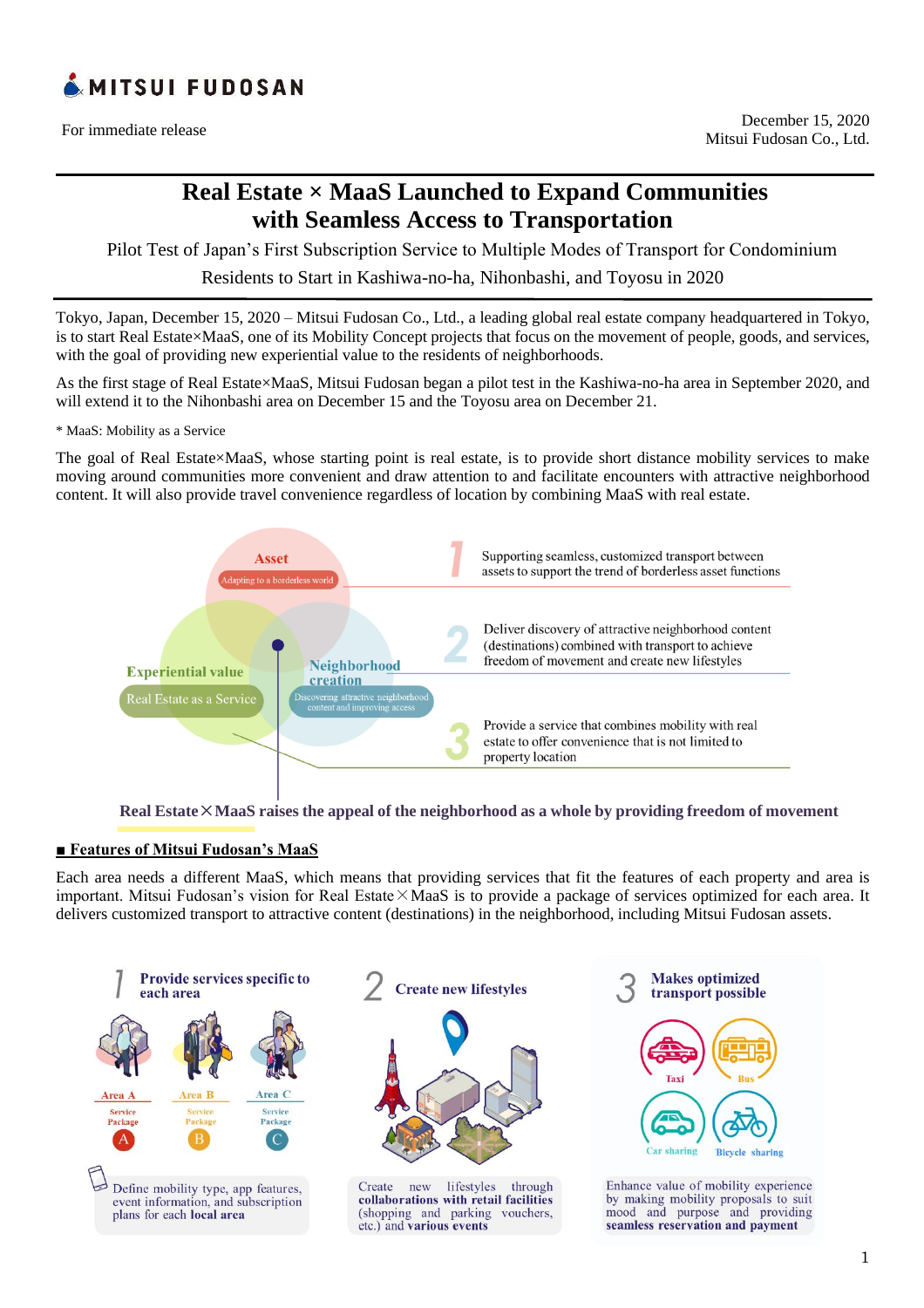Going forward, we aim to provide MaaS to retail facilities and offices as well as housing in each area to connect communities, ultimately revitalizing and adding value to cities.

One of the main initiatives of VISION 2025, the new Group long-term vision, is to provide business and daily lifestyles to people, who are the centerpiece of the creation of neighborhoods. Accordingly, we have been promoting the creation of mixeduse neighborhoods that provide a satisfying experience to those who work, visit, and live there. Making Real Estate×MaaS a reality will enable people to customize their modes of transport and routes to best fit their diversifying lifestyles. Given that mobility services could affect the value of real estate, we will continue to work on creating new neighborhoods using these services.



The MaaS app Whim used in the latest pilot test offers a seamless destination search, reservation, and payment service up to boarding the mobility service. It currently offers four mobility options that users can choose from, including car sharing, bicycle sharing, bus, and taxi. The pilot test provides the mobility service through a monthly subscription, granting subscribers access to all of the mobility services. As well, some properties taking part in the pilot with enough space provide car sharing and bicycle sharing facilities on site for the exclusive use of Whim subscribers, which is almost like having your own vehicle.

This service is positioned as MaaS Level 3\*, providing a seamless mobility experience.

\* Corresponds to Level 3 (provides multiple transport services at fixed prices) of the four MaaS levels proposed by Sweden's Chalmers University of Technology.

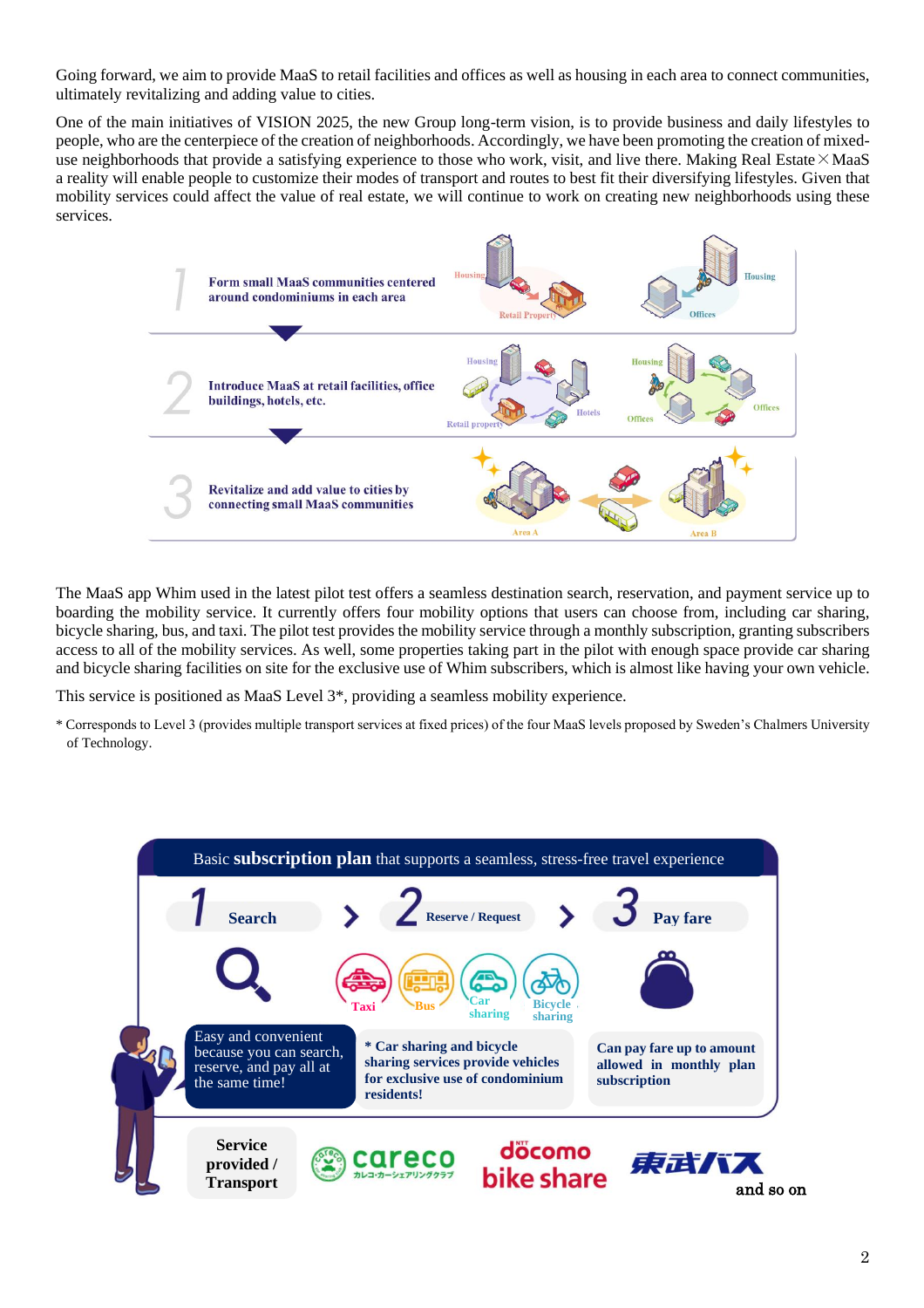# **■ Outline of MaaS Pilot Test**

We will run pilot tests in Kashiwa-no-ha, Nihonbashi, and Toyosu—three areas with different features—with the goal of providing optimal MaaS for each area. They are positioned as three different types of model cities, Kashiwa-no-ha being an outer suburb, Nihonbashi central city, and Toyosu an inner suburb. Mitsui Fudosan is progressing discussion and verification of required conditions for services provided in each area.

### **Kashiwa-no-ha**

### **Event period:**

September 12, 2020–January 31, 2021 (planned)

### **Target users:**

Residents of Park City Kashiwa-no-ha Campus The Gate Tower West

### **Features:**

We have assigned community managers\* to promote and support the use of the Real Estate $\times$ MaaS service. They provide support when problems occur, spotlight less-frequented local tourist spots in the Kashiwa-no-ha area, and plan and run campaigns exclusive to pilot test participants to expand communities of local residents through the service. We have received feedback from participants that using MaaS increased their range of options for adult education and other classes, and that they have been able to travel further afield using car and bicycle sharing services, whereas previously they were limited to walkable destinations.

\* The formal launch of the community manager service will be subject to further discussion.





### Transport services that you think you will use more



### **< Example of campaign targeting pilot test participant**s >

- ・ Use MaaS to support Kashiwa Reysol! Free ticket giveaway campaign Enter drawing to win reserved tickets for official Kashiwa Reysol matches
- Travel with MaaS to a family photo shoot! Professional photographers to offer family photo shoot services at Kashiwa-no-ha Park

Family photo shoots by professional photographers will be held in Kashiwa-no-ha Park

# **Nihonbashi, Toyosu**

#### **Event period:**

- 1) Nihonbashi area: December 15, 2020–March 31, 2021 (planned)
- 2) Toyosu area: December 21, 2020–March 31, 2021 (planned))

### **Target users:**

### **Residents of the following condominiums:**

- 1) Nihonbashi area:
	- Park Axis Higashi-Nihonbashi Station Gate
	- Park Axis Nihonbashi-Hamacho Residence